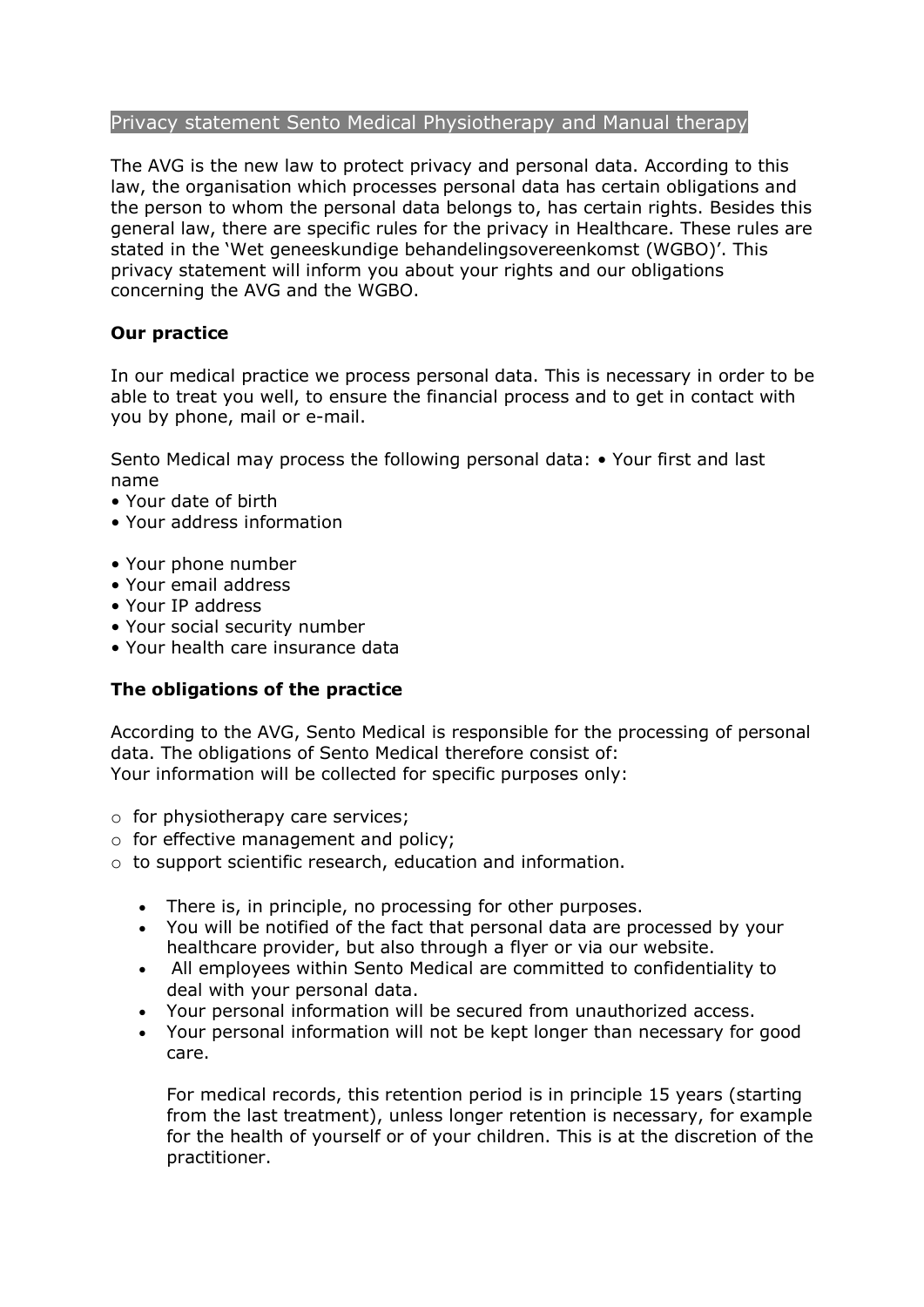# **Your rights as a data subject**

- The right to know if and what personal data are processed.
- The right to access and copy of such data (as far as the privacy of another thereby would not be prejudiced).
- The right to correction, addition or deletion of data if necessary.
- The right to the (partial) destruction of your medical data. This can only happen in case that the storage of these data is no longer of interest to the other party and if the data is not to be stored by the law.
- The right to add your own statement (of a medical nature) to your file.
- The right to object to the processing of your data in certain circumstances.

If you want to use your rights, you can do this either verbally or by means of an application form. Your interests can also be represented by a representative (such as a delegate in writing, your curator or mentor).

## **Provision of your personal data to third parties**

Sento Medical staff have the obligation to deal with your personal data confidential. This means, for example, that the health care provider for the provision of your personal data needs your opt-in consent. However, there are some exceptions to this rule. On the basis of a legal requirement the nondisclosure obligation of the health care provider can be broken, but also in case of serious risk to your health or that of a third party. In addition, the captured data can be exchanged (verbally, in writing or digital) with other health care providers (for example, the general practitioner).

## **Transferring your file**

If you choose a new physiotherapist, it is important that your new physiotherapist knows about your medical history. Your (medical) history in your patient file. It is common that your old physiotherapist transfers the file to your new physiotherapist. The old physiotherapist does this as soon as possible, in any event within one month, after you have asked your old physiotherapist to transfer the file to your new physiotherapist.

Your file is then transferred by your physiotherapist personally or by certified mail. You cannot get the original file. However, you always have the right to access your file and to obtain a copy of your file. The file can also be transferred to the new physiotherapist by e-mail (if possible). Both physiotherapists have to ensure that their computer and internet connections are sufficiently secured.

#### **Website**

On our website (www.sentomedical.nl), data is being tracked, including your computer's IP address and the time of extraction and data that your browser sends. This data is used for analysis of visiting and clicking behavior on the website. Sento Medical uses this information to improve the functioning of the website. This data is anonymized as far as possible and will not be provided to third parties.